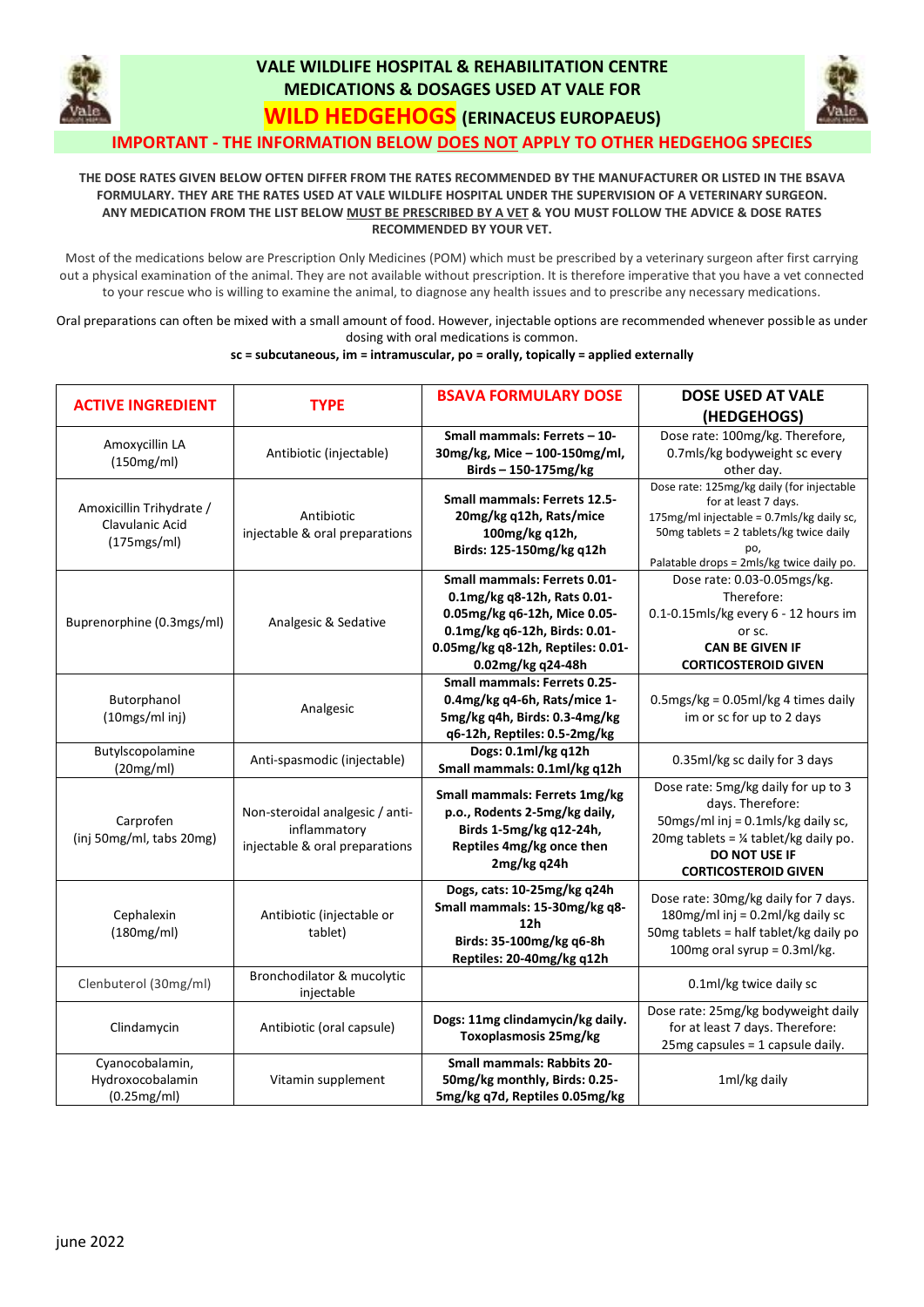| Dexamethasone<br>(2mgs/ml)                  | Corticosteroid, anti-<br>inflammatory<br>Injectable & oral preparations                   | Small mammals: Ferrets - 0.5-<br>2mg/kg q24h<br>Birds: 2-6mg/kg q12-24h                                                                                                                            | Inflammation: $1mg/kg = 0.5ml/kg$ ,<br>Shock: 5mg/kg (2.5ml/kg),<br>Head or spinal trauma: 5mg/kg<br>initially (2.5ml/kg), then 2mg/kg<br>(1ml/kg) sc twice a day.                                |
|---------------------------------------------|-------------------------------------------------------------------------------------------|----------------------------------------------------------------------------------------------------------------------------------------------------------------------------------------------------|---------------------------------------------------------------------------------------------------------------------------------------------------------------------------------------------------|
| Diazepam<br>(5mg/ml inj, 5mg tablets)       | Anticonvulsant<br>injectable & oral preparations                                          | Small mammals: Ferrets - 2-<br>5mg/kg once, Rats/mice - 2.5-<br>5mg/kg once, Birds - 0.1-1mg/kg<br>once                                                                                            | 1-3mg/kg every 6-8 hours acc to<br>degree of sedation required.<br>Therefore, if using:<br>5mg/ml injection = $0.2 - 0.6$ mls/kg<br>SC,<br>5mg tablets = one quarter to one<br>half tablet/kg po. |
| Emodepside, Praziquantel<br>(85.8mg/ml)     | Wormer (tapeworms),<br>flukicide                                                          | <b>Small mammals: Ferrets 5-</b><br>10mg/kg repeated in 10-14 days,<br>Rats/mice 30mg/kg q14d for 3<br>treatments,<br>Birds: Pigeons 10-20mg/kg p.o. or<br>7.5mg/kg s.c. Repeat after 7-10<br>days | Profender Spot-on (cat) = 0.5mls/kg<br>on underbelly skin<br>3 doses (occ. 4 doses nec.), each 7<br>days apart.                                                                                   |
| Enilconazole 100mg/ml                       | Ringworm treatment.<br>Fungal infections of the skin<br>and nasal aspergillosis.          | <b>Small mammals: No information</b><br>available.<br>Birds: Dilute 1 volume of 10%<br>solution with 10 volumes of water<br>& give 0.5ml/kg/day<br>intratracheally for 7-14 days                   | Dilute 1:50 with water & spray<br>liberally (avoiding the face) until<br>thoroughly soaked. Allow to dry.<br>Apply every other day for 2 weeks.                                                   |
| Enrofloxacin<br>(25mg/ml or 50mg/ml)        | Antibiotic (injectable)                                                                   | Rabbits: 10mg enrofloxacin/kg<br><b>Ornamental birds: 20mg</b><br>enrofloxacin/kg                                                                                                                  | Dose rate: 40mg/kg daily for 10 days.<br>Therefore:<br>$25mg/ml = 1.6ml/kg$<br>$50mg/ml = 0.8ml/kg$                                                                                               |
| Enrofloxacin<br>$(2.5% = 25mg/ml)$          | Antibiotic - oral preparations                                                            | Small mammals: 5mg/kg twice<br>daily<br>Birds: 10mg/kg twice daily                                                                                                                                 | Dose rate: 40mg/kg daily for 10 days.<br>Therefore:<br>25mg/ml (2.5%) = 1.6ml/kg                                                                                                                  |
| Frusemide<br>(50mg/ml inj, 20mg tablets)    | Diuretic<br>injectable & oral preparations                                                | Small mammals: Ferrets 1-4mg/kg<br>q4-6h initially,<br>Rodents 1-4mg/kg q4-6h,<br>Birds 0.1-6mg q6-24h                                                                                             | Dose rate: 5-10mg/kg twice daily.<br>50mg/ml injectable = 0.1-0.2ml/kg<br>twice daily sc<br>20mg tablets = one quarter to half a<br>tablet/kg twice daily po.                                     |
| Imidacloprid 100mg/ml<br>Moxidectin 25mg/ml | Combined flea and worm<br>treatment.<br>Spot-on.<br>For crenosoma                         | Small mammals: Rabbits 0.4ml,<br>0.8ml (use the smaller size in<br>rabbits <4kg.<br><b>Birds, Reptiles: No information</b><br>available.                                                           | 0.3ml/kg once, spot-on on back of<br>hedgehog. One dose usually<br>sufficient.<br>Can be repeated after 10 days<br>if necessary.                                                                  |
| Itraconazole<br>$(1% = 10mgs/ml)$           | Antifungal<br>Oral                                                                        | Small mammals: Ferrets 15mg/kg<br>q24h,<br>Birds: Raptors 20mg/kg q12-24h<br>Reptiles: 23.5mg/kg q24h for 3<br>days                                                                                | 1.5mls/kg daily po for 7 days,<br>repeat after a 7 day break.                                                                                                                                     |
| Ivermectin<br>$(1% = 10mgs/ml)$             | Wormer / parasites (not<br>tapeworms)<br>Use if Capillaria eggs found in<br>faecal sample | Small mammals: 0.2-0.5 mg/kg<br>q7-14d, Birds: 0.5-1mg/kg q7-14d,<br>Reptiles: 0.2mg/kg once, repeat in<br>10-14 days                                                                              | 0.5ml/kg - 3 inj, sc each 1 week<br>apart.<br>Mites: 0.1ml (for juv), 0.2ml (for<br>adult) directly onto skin on<br>back of neck.                                                                 |
| Ketoprofen<br>(10mgs/ml)                    | Analgesic / anti-inflammatory                                                             | Small mammals: Ferrets 1mg/kg<br>q24h, Rodents 1-3mg/kg q12-24h,<br>Birds: 1-5mg/kg q8-24h                                                                                                         | Dose rate: 4mg/kg = 0.4mls/kg daily<br>sc for up to 3 days.<br><b>DO NOT USE IF</b><br><b>CORTICOSTEROID GIVEN</b>                                                                                |
| Marbofloxacin                               | Antibiotic                                                                                | Small mammals: 2-5mg/kg q24h,<br>Birds: 10mg/kg q24h<br>Reptiles: 10mg/kg q48h                                                                                                                     | Dose rate: 8mgs/kg daily for 7 days.<br>SA 1% = 0.8ml/kg daily sc for 7 days,<br>2% injectable = 0.4ml/kg daily sc for<br>7 days.                                                                 |
| Mebendazole                                 | Wormer (lungworm)                                                                         |                                                                                                                                                                                                    | 100mg/kg po daily for 5 days. Repeat<br>after 10 days.<br>Telmin granules = 1g/kg daily po,<br>Telmin 200mg/g paste = $0.5$ ml/kg<br>daily po.                                                    |